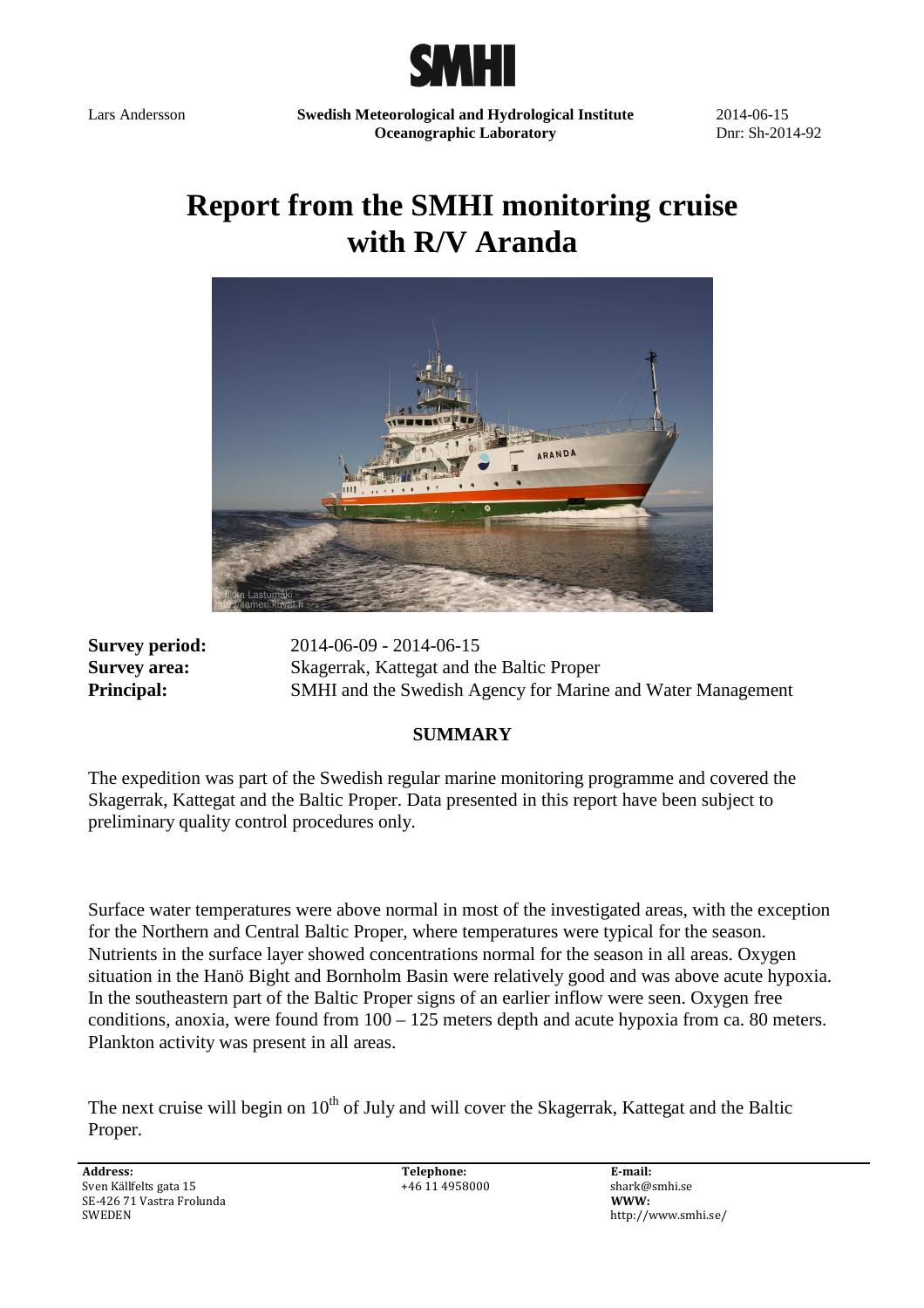

## **PRELIMINARY RESULTS**

The cruise, part of the Swedish regular marine monitoring programme, began in Helsinki on June  $9<sup>th</sup>$  and ended in Hangö on June 15<sup>th</sup>. Winds were week during the beginning of the expedition, mainly from north. However, during the last part, winds increased to westerly gale which later turned to northerly. The air temperature varied between 11 and 17°C.

#### **The Skagerrak**

Due to a tight schedule and winds of gale strength, only the station P2 in the south-eastern part of Skagerrak was visited. Surface temperature was above normal for the season, 15.8°C. The salinity in the surface layer, also higher than normal, was 31.5 psu. Thermocline and halocline were both found at a depth of 10 meters. All nutrients, in the surface layer, had concentrations below or just above detection limits, phosphate  $< 0.02 \mu$  mol/l, nitrite + nitrate  $< 0.10 \mu$  mol/l and silicate 0.2 µmol/l, which is normal for the season.

A bloom was ongoing in the whole surface layer down to about 40 meters, with an oxygen saturation of about 110%.

#### **The Kattegat and the Sound**

Also in this area surface water temperatures were above normal, just over 17°C. The salinity of the surface water varied between 16.8 and 18.3 psu in the Kattegat, while it was 9.9 psu in the Sound. Thermocline and halocline coincided at a depth of 10 meters in the whole area.

All nutrients in the surface layer showed, for the season, normal values. In Kattegat phosphate concentrations were 0.03 µmol/l and in the Sound 0.19 µmol/l. Silicate values were in the range 1.1 to 2.1  $\mu$ mol/l in the Kattegat, while it in the Sound was 5.5  $\mu$ mol/l. The amount of nitrite + nitrate was below the detection limit  $(< 0.10 \text{ µmol/l})$  in both areas.

The fluorescence measurements showed elevated values just below the pycnocline.

Oxygen saturation in the surface layer was about 110%. Secchi depth of 5 meters was measured. The lowest oxygen concentration in the Kattegat area, 5.3 ml/l, was found at the station Anholt E. In the Sound, 4.4 ml/l was registered at W Landskrona.

#### **The Baltic Proper**

Surface water temperatures varied from normal values in the northern and central parts (10.8°C ) to temperatures above normal (up to 15.6°C ) in the south. The salinity in the surface layer varied from 6.7 to 7.8 psu, normal in most areas. However, at the station BY15 surface salinity was still below normal, which has been the case since last summer. The halocline was found at depths between 60 and 80 meters in the Northern, Western and Eastern Gotland Basins, while it was located shallower, between 40 and 60 meters in the southern parts. A thermocline was found at depths between 10 and 20 meters.

All nutrients in the surface layer, showed for the season, generally normal values. Concentrations of phosphate was in the interval 0.07-0.32 umol/l and silicate varied between 6.1 and 12.2 umol/l. Silicate somewhat elevated in the Western Gotland Basin, which has been the case the whole spring. Inorganic nitrogen (nitrite  $+$  nitrate) was below detection limit in the whole area. In the bottom water of the Arkona Basin, the oxygen situation was extremely bad at station BY1, 0.6 ml/l, while the situation at station BY2 was relatively good, 4.16 ml/l. In the Bornholm Basin and Hanö Bight, oxygen concentrations in the bottom water were around the limit for acute hypoxic conditions (< 2 ml/l). Water probably originating from a couple of inflows during February and March, with a total volume of ca.  $35 \text{ km}^3$  trough the Sound, was detected in the southern part of the Eastern Gotland Basin. At the station BCSIII-10 an oxygen concentration of 2.8 ml/l was measured